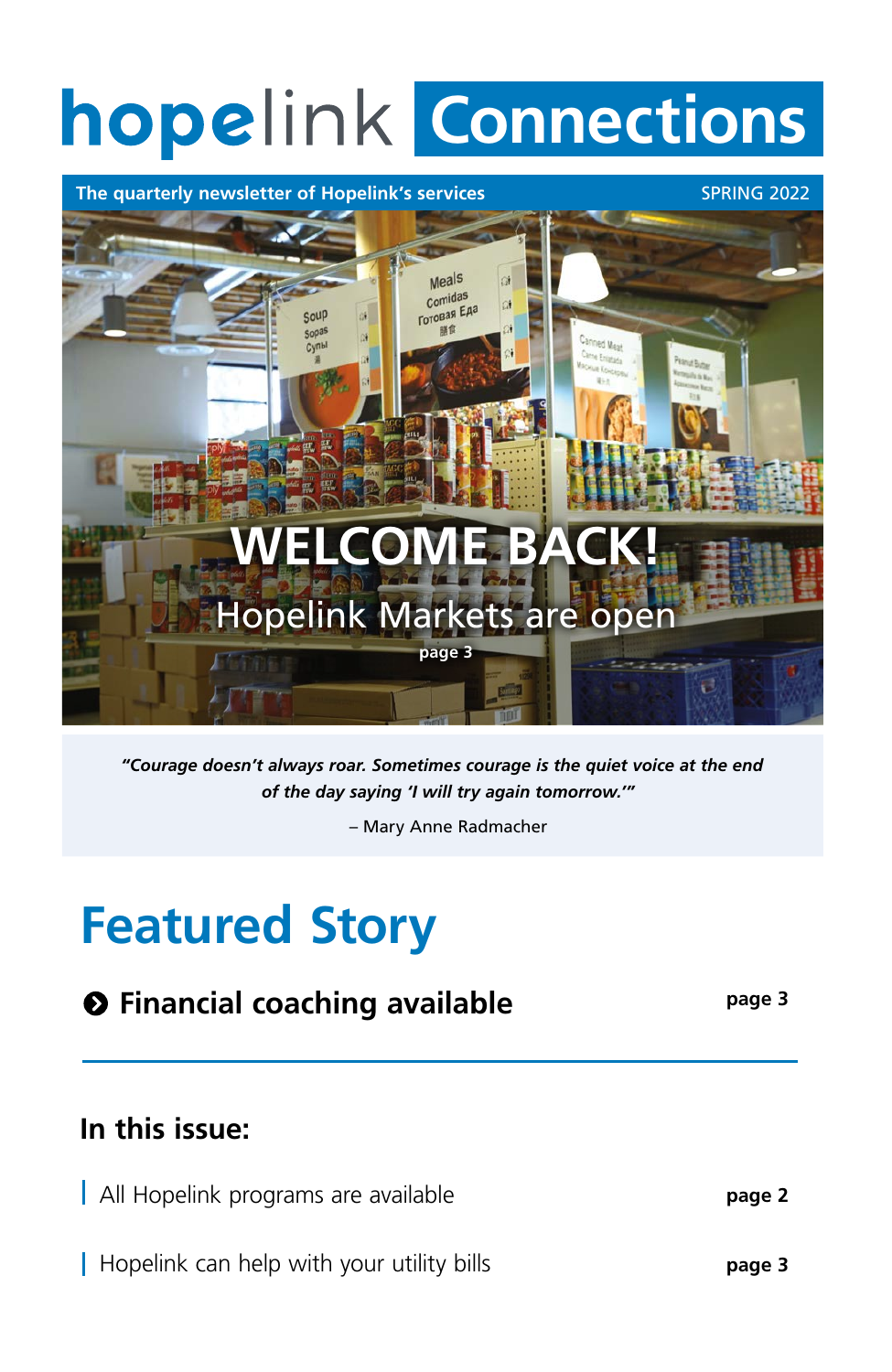# **Hopelink Programs**



# **Food Assistance**

All five centers include Hopelink Markets where clients can shop for food. Visit **hopelink.org/need-help/food** for current food distribution hours.



# **Financial Capabilities**

If you feel overwhelmed by your financial situation or just want to learn more about how to successfully manage your money, we are here to help! Schedule an appointment with one of our financial coaches by calling **425.250.3003** or email **FinancialCoaching@hopelink.org**.



# **Family Development Program**

Case managers are holding phone appointments. If you are interested in family case management, call **425.883.4755**.



### **Energy & Water Assistance**

Schedule an energy appointment by calling **425.658.2592** or



at **hopelink.org/need-help/energy**. All appointments will be held over the phone.



### **Financial Assistance**

Call your local center to request assistance. Appointments will be provided over the phone.

## **Adult Education**

You can become a Hopelink student! Join our GED/High School+ program to prepare to earn your GED or high school diploma. For more information, contact Debbie at **dmargolis@hopelink.org** or **425.457.9685**. Join our English for Work program to improve your English language skills and prepare for employment. For more information, email **englishforwork@hopelink.org** or call **425-250-3007**.



### **Housing**

Hopelink housing units are filled using King County's Coordinated Entry for All system. Find your Regional Access Point at **hopelink.org/need-help/housing**.



### **Employment Program**

We are actively enrolling new participants and providing virtual and in-person job coaching services! One-time employment consultation services are available for job seekers. Email **HEP@hopelink.org** or call **425.250.3030**.



# **Transportation**

Non-Emergency Medical Transportation services are running normally. Go to **hopelink.org/need-help/transportation/ medicaid-transportation** for more information. Mobility transportation resources are still available by phone or email. For trip planning, transportation availability updates, or help understanding how to get around, call **425.943.6760** or email **Mobility@hopelink.org**.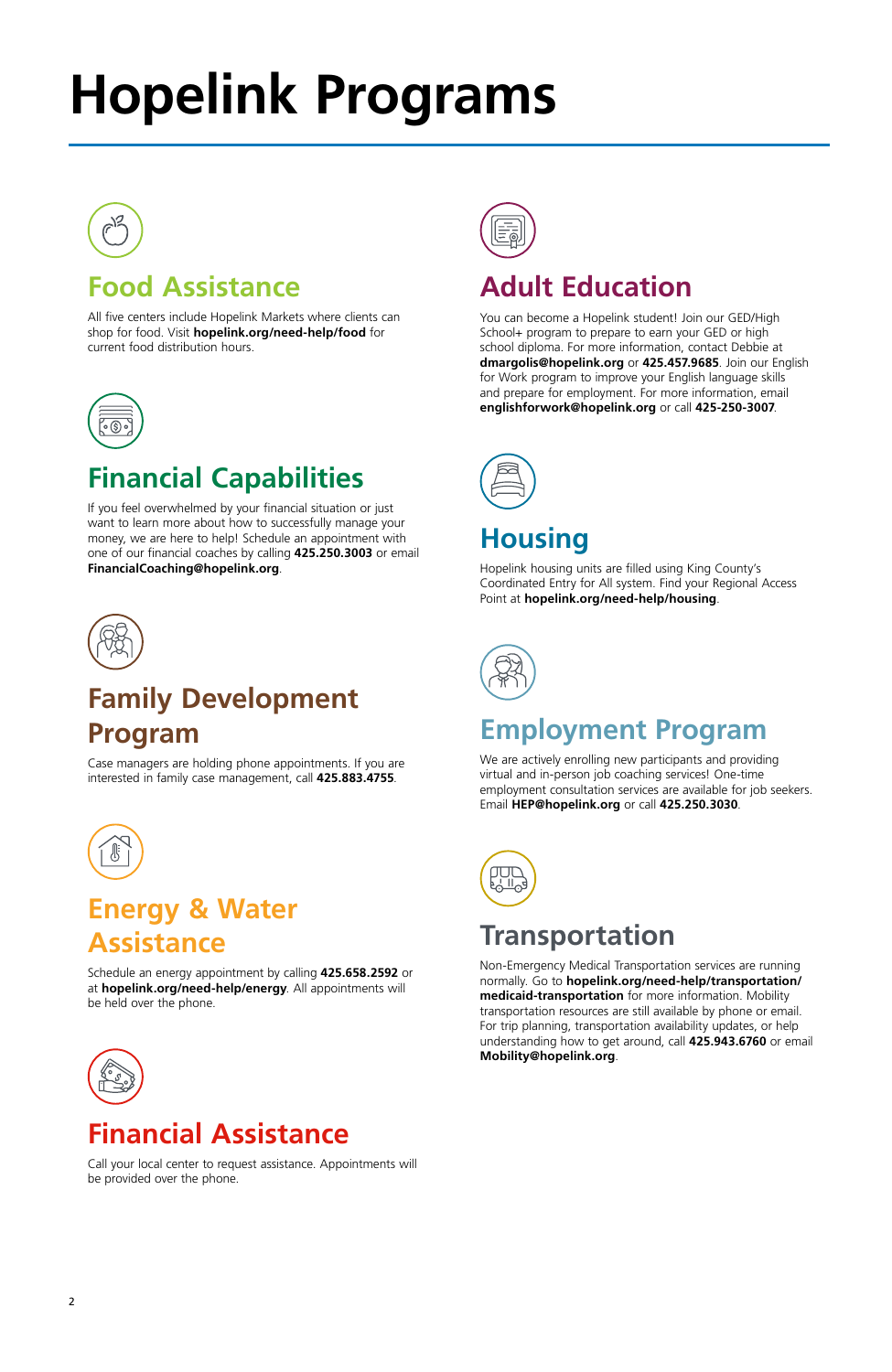# **Hopelink markets are open**

Welcome back! Hopelink food banks are now called Hopelink markets, and guests are once again able to come inside and shop for packaged and canned goods, fresh and frozen items, bakery products and produce, as well as household goods and pet food.

And there is now more flexibility with scheduling – clients can make an appointment for two visits every month, on any of the days the food markets are open. Also new with the reopening: Unlike supermarkets, we make your shopping experience easy – there is no need to check out!

# **Free financial coaching available**

If you feel overwhelmed by your financial situation or just want to learn more about how to successfully manage your money, we are here to help! Our Financial Capabilities Program offers free Financial Coaching and Financial Education. We can work with you on such topics as:

- Reviewing your credit report and helping you build your credit.
- Opening a bank account and manage your money.
- Protecting your finances during uncertain times.
- Prioritizing your bills and managing your debt.
- Establishing a savings plan.
- Protecting your identity and preventing fraud.
- Teaching your children about money.

Hopelink's financial coaching is free to anyone living in north and east King County. Talk with a financial coach today by calling **425-250-3003**, or email **FinancialCoaching@hopelink.org**.

# **Hopelink can help with your utility bills**

Hopelink's Energy Assistance Program gives you money toward your heating, energy and water bills. Grants can help pay for heat sources including gas, electricity, oil, wood or propane. We also now have grants available to help with outstanding water and/or wastewater bills for residents who receive their bills directly from a water utility! Anyone who meets the income requirements is encouraged to apply.

### **How to apply**

Schedule an appointment at www.Hopelink.org/energy, or call **425.658.2592**. Scheduling online is the fastest and easiest way to get an appointment. If all spots are filled, try again the following Monday morning. It may take more than one try to get scheduled due to high demand, but funding will be available well into 2022.

Currently, all appointments are conducted over the telephone. After your appointment, application documents can be mailed, submitted electronically or deposited in secure drop boxes outside Hopelink centers.

### **Eligibility**

To receive energy assistance, you must live in the Hopelink service area and meet income eligibility guidelines.

Visit **www.hopelink.org/energy** to learn more.

# **Money is available to help keep you in your home**

Hopelink's financial assistance program continues to provide rental assistance – along with flexible financial assistance – to those

affected by the coronavirus pandemic or experiencing housing instability. For eligible households and based on funding availability, you may qualify for up to three month's rent, or \$3,000 per household. All appointments are conducted over the phone. Call your local center to be added to a monthly request list.

# **Transportation options**

### Medicaid Transportation

Do you receive Medicaid assistance? Do you have an Apple health card and Provider One number? If so, Hopelink may be able to help you get rides to and from your medical appointments. MyRideOnline lets you cancel a trip, check on the status of a trip, and offer feedback about a past trip!

**To schedule an appointment, please call: In King County: 1.800.923.7433 In Snohomish County: 1.855.766.7433 Online: MyRideOnline.org**

### DART (Demand Area Response Transit)

King County Metro has hired Hopelink to operate DART (Demand Area Response Transit). DART buses have a set schedule like regular Metro Transit buses. In some areas of King County, the routes are flexible. This means they can pick up people who might not live near a regular Metro stop.

#### **To make an appointment for a Metro DART ride, please call 1.866.261.3278.**

For more information on Hopelink's transportation services, please call **425.943.6789**. TDD/TTY line: **1.800.246.1646** or go to **hopelink.org/need-help/transportation/dart-ride-request** to book a DART reservation online.

### Community Van

Hopelink receives funds from King County Metro to run the Shoreline-Lake Forest Park and Duvall Community Vans. Riders can share long and short trips with each other during days, evenings and weekends - depending on volunteer driver availability. All trips require 2 riders minimum, and must start or end in the home city. We have 6- and 12-passenger vans that can travel anywhere, as long as the trip takes fewer than 2 hours, one way. Accessible Community Vans available on request. Riders pay a standard Metro fare for a roundtrip using either Transit GO mobile tickets, any ORCA card with a monthly pass or human services bus tickets. Schedule your ride as early as possible by contacting your local Community Transportation Coordinator:

#### **Duvall or Shoreline-Lake Forest Park: Victor Londono-Quintero at 425.943.6751 or VLondonoQuintero@hopelink.org**

**Bothell-Woodinville: Kristi Dreessen at 425.352.5129 or krisdree@uw.edu** 

**Kenmore-North Kirkland: 425.587.3924 or email** 

**communityvan@algonawa.gov**

### Transportation Resources Line

Hopelink Mobility can help to learn about your transportation options, including taxis, volunteer driver programs, ride sharing, and community transportation. Call **425.943.6760** or email **mobility@hopelink.org**.

### Find A Ride

Find A Ride is an online resource that will help you search and discover transportation options in King, Pierce and Snohomish Counties. Contact Hopelink Mobility at **425.943.6760** or **mobility@hopelink.org**.